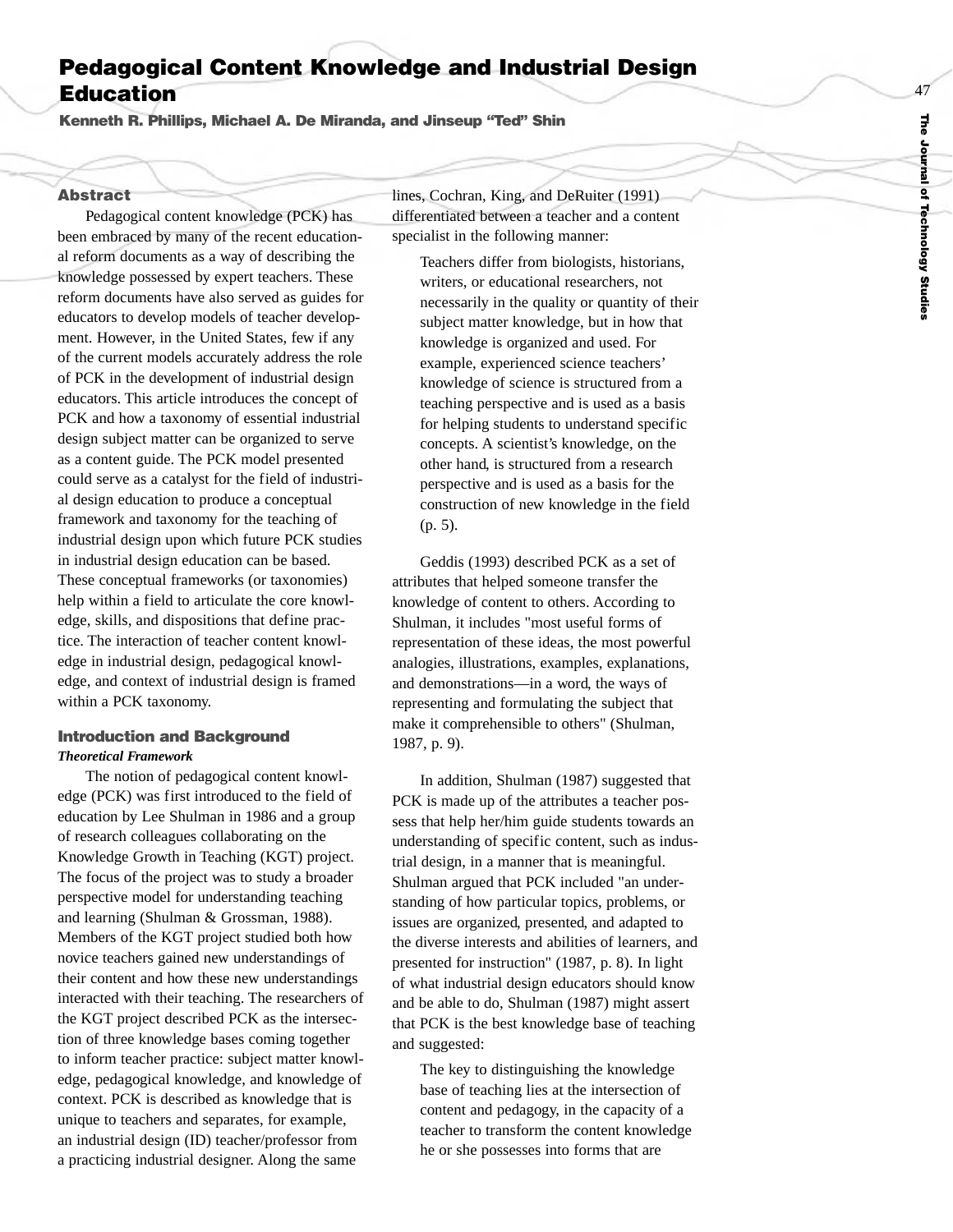pedagogically powerful and yet adaptive to the variations in ability and background presented by the students (p. 15).

Therefore, the intersection of industrial design content knowledge and the pedagogical knowledge of industrial design instructors, depends on the ability of design educators to transform this knowledge into a design rich adaptive instruction that unifies these elements of PCK into successful instruction (Mishra & Koehler, 2006). Figure 1 helps to capture this complex relationship between content knowledge, knowledge of teaching, professional design context, and their interaction in an instructional setting.

Figure 1 helps to conceptualize the complex relationship between a teacher's content knowledge in industrial design in addition to knowledge required to infuse these concepts into classroom instruction. This knowledge combined with an instructor's general knowledge of pedagogy helps to contribute to a specialized form of pedagogical knowledge in industrial design education. In addition, the specialized knowledge of industrial design is often highly contextualized in the form of authentic application to design problems that are relevant to professional practice.

While content *knowledge* refers to one's understanding of the subject matter, and *pedagogical knowledge* refers to one's understanding of teaching and learning processes independent of subject matter, *pedagogical content knowledge* refers to knowledge about the teaching and learning of particular subject matter, taking into account its contextual learning demands. The rationale for doing this is appropriately suggested by Geddis (1993):

The outstanding teacher is not simply a 'teacher,' but rather a 'history teacher,' a 'chemistry teacher,' or an 'English teacher.' While in some sense there are generic teaching skills, many of the pedagogical skills of the outstanding teacher are contentspecific. Beginning teachers need to learn not just 'how to teach,' but rather 'how to teach electricity,' how to teach world history,' or 'how to teach fractions.' (p. 675)

Additionally, one could add, 'how to teach concept visualization skills,' or 'how to teach manufacturing processes,' or 'how to teach computer aided design.' Obviously, the demands of learning about concept visualization skills are different from the demands of learning about manufacturing processes. Good teachers are able to carefully analyze the various sorts of contentspecific demands in each of these areas related to teaching industrial design.

Each industrial design educator has a unique knowledge of specific domains spanning multiple content areas based on his/her industrial experience. This professional experience is what informs quality instruction when



**Figure 1. Model of content knowledge, pedagogy, and context in industrial design education.**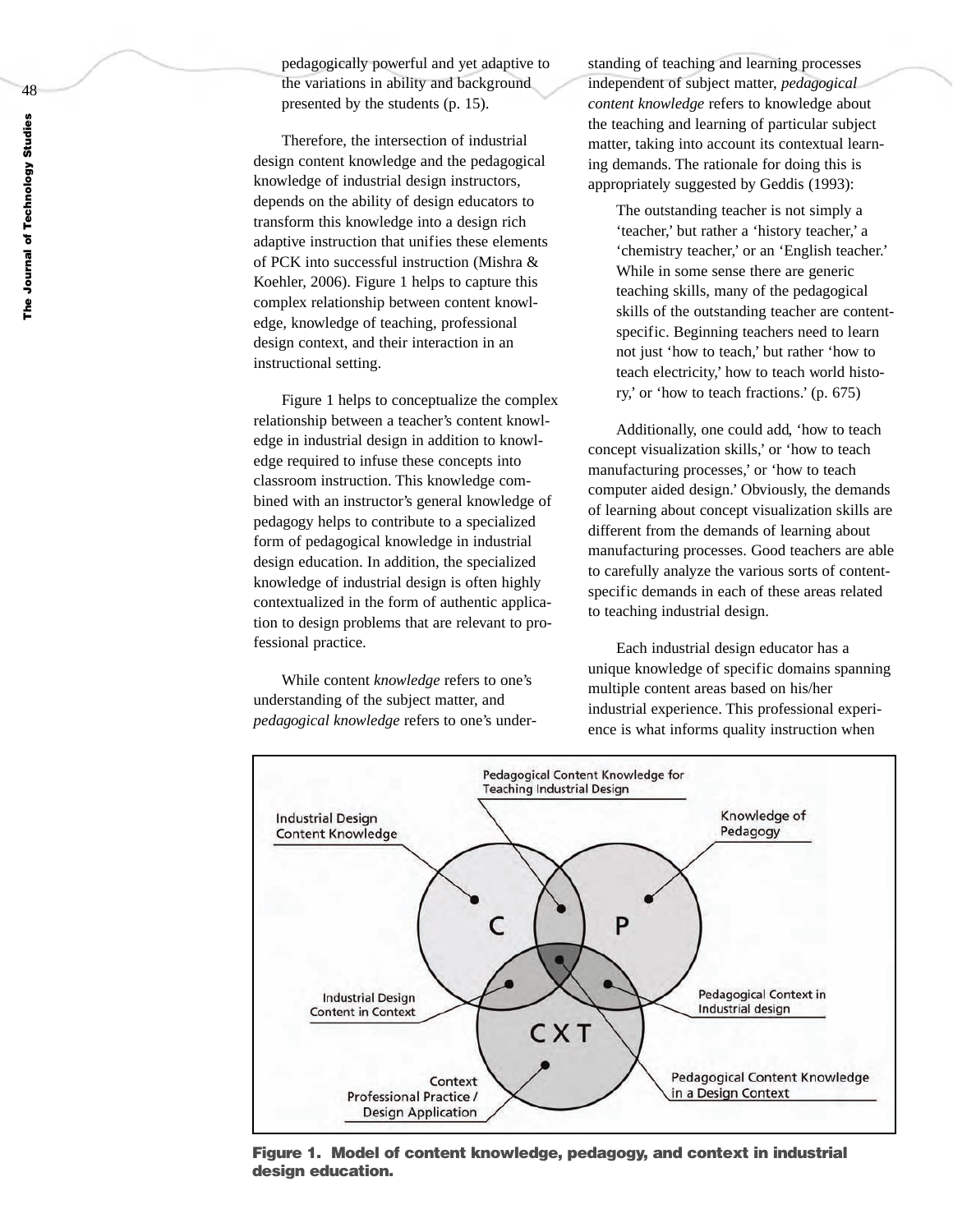combined with overall content knowledge and pedagogy. Quality design educators have come to know the subject matter in industrial design, not only for the content itself, but also in terms of its "teachability" and "learnability." Shulman (1986, p.9 ) conceptualized these as the "transformation of subject-matter knowledge into forms accessible to the students." The implications for this in terms of quality industrial design instruction will require this blending of content knowledge, professional design context, and knowledge of pedagogy. Geddis (1993) informed us that "in order to be able to transform subject matter content knowledge into a form accessible to students, teachers need to know a multitude of particular things about the content that are relevant to its teachability" (p. 676). Developing ways to do this is indeed the creation of new knowledge of a type that characterizes the good teacher, and it is part of her/his professional skill. The design education community must recognize the requirement for teachers to invent this new integrated knowledge.

The continued interest in PCK as an epistemological perspective in the preparation of industrial design educators may provide an opportunity to frame and guide the transition of industrial design professionals to becoming industrial design educators. The PCK model could serve as a catalyst for the field of industrial design education to produce a conceptual framework and taxonomy for the teaching of industrial design upon which future PCK studies in industrial design education can be based. These conceptual frameworks (or taxonomies) help within a field to articulate the core knowledge, skills, and dispositions that define practice (Travers, 1980).

#### *PCK and the Training of Industrial Design Educators*

Pedagogical content knowledge research and its implications for design education have important messages for the teaching and learning of industrial design and the infusion of design concepts into the curriculum. Commenting on criteria used for evaluation of teaching in the 1980s, Shulman (1986, p.5 ) asked , "Where did the subject matter go? What happened to the content?" Of course w e should attempt to advance educational theory, in the same way that an y other discipline does "pure research."

But surely advances in theory of a discipline have only one purpose: to reflect back on, and improve, the practice of that discipline. Perhaps a productive path to travel is to examine more critically the concept of PCK and what it means or could mean to the preparation of future industrial design educators. In addition, examining the notion of PCK can inform an understanding of what is required to teach and infuse critical design concepts in the industrial design classroom. This will require those in the field of industrial design to move ahead of many technical fields in articulating a conceptual framework that supports a taxonomy of industrial design content knowledge; a task that may be close at hand.

#### *Why Taxonomies and Conceptual Frameworks Matter in a PCK Model*

Many have specific taxonomies to aid the understanding of PCK within the content area. For example, two explicit taxonomies are available in science education literature, and there is a framework in technology education literature that can help guide the emerging field of engineering and technology education in understanding the PCK required to deliver meaningful engineering content (McCormick & Yager, 1989; Neale & Smith, 1989, Lewis & Zuga, 2005). Shulman (2002) advanced a taxonomy of learning one can liken to the original work of Benjamin Bloom (1956) to extend a deeper understanding of learning. In each case, a taxonomy designed to organize content or concepts in a field helped to stir discourse and clarify learning and outcomes. Likewise there is a good base of research literature on the categories that should be taught in industrial design, yet there is no current taxonomy or framework developed to facilitate understanding the PCK required to prepare industrial design professionals to succeed as educators (Croston, 1998; NASAD, 2008; Yeh, 1999). The development of such a framework to guide what should be taught in industrial design education could provide a basis for informing a quality industrial design educator. The industrial design content literature and accreditation requirements like standards and content schemes in other fields may provide a starting point for the development of such a conceptual framework and essential knowledge hierarchy to benefit the field (Koehler & Mishra, 2008).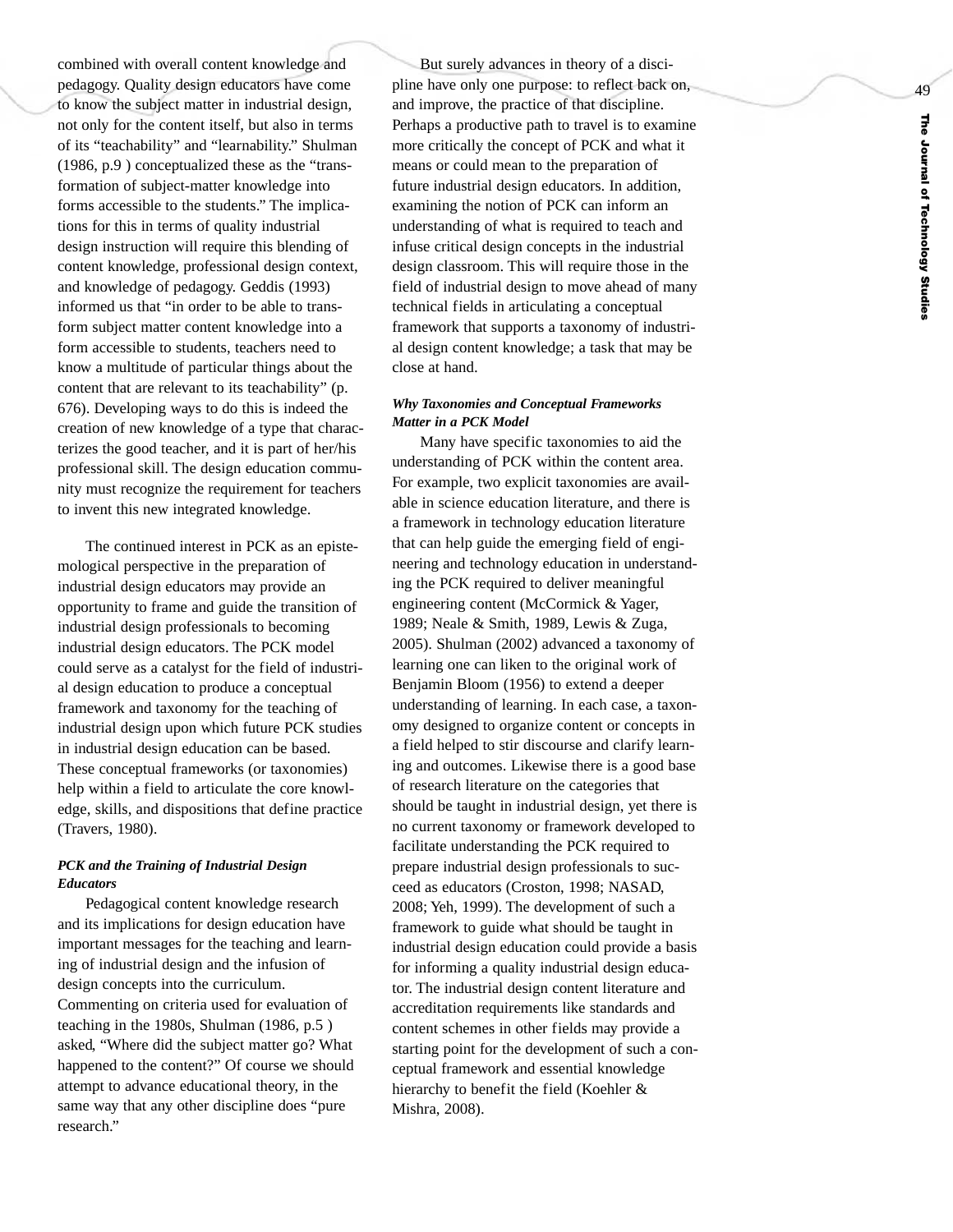### *Accreditation and Guidelines for Industrial Design Education*

The accrediting body in the United States for industrial design programs is the National Association of Schools of Art and Design (NASAD). NASAD is the only accrediting agency covering the field of art and design recognized by the U.S. Department of Education. NASAD provides basic criteria for member institutions, general standards and guidelines for all undergraduate degree programs in the visual arts and design, and standards and guidelines for specific professional degree programs, such as industrial design. Industrial design education involves a combination of the visual arts disciplines and technology, utilizing problem-solving and communication skills.

Specific NASAD standards and guidelines for industrial design programs include the following.

**Curricular structure.** Curricular structure, content, and time requirements shall enable students to develop the range of knowledge, skills, and competencies expected of those holding a professional baccalaureate degree in industrial design. Curricula to accomplish this purpose normally adhere to the following guidelines: studies in industrial design comprise 30-35% of the total program; supportive course in design, related technologies, and the visual arts, 25- 30%; studies in ar t and design history, 10-15%; and general studies and electives, 25-30%. Studies in industrial design; supportive courses in design, related technologies, and the visual arts; and studies in ar t and design histories normally total at least 65% of the curriculum.

**General studies.** The NASAD standards provide guidelines for a well-rounded general education for industrial design education programs. Concepts and courses from the physical and natural sciences, the social sciences, and the arts and humanities are important for industrial designers. These guidelines provide the freedom for institutions to strengthen industrial design education by integrating courses and creating innovative interdisciplinary programs.

**Essential competencies.** The NASAD standards provide guidance in the essential or core knowledge competencies for industrial design education. This is perhaps the most informative component of the NASAD standards that can inform a framework that defines the content

knowledge component of the PCK model. The knowledge competencies include the following:

- (a.) A foundational understanding of how products work; how products can be made to work better for people; what makes products useful, usable, and desirable; how products are manufactured; and how ideas can be presented using state-of-the-art tools.
- (b.) Knowledge of computer-aided drafting (CAD), computer-aided industrial designs (CAID), and appropriate two-dimensional and three-dimensional graphic software.
- (c.) Functional knowledge of basic business practices, professional practice, and the history of industrial design.
- (d.) The ability to investigate and synthesize the needs of marketing, sales, engineering, manufacturing, servicing, and ecological responsibilities and to reconcile these needs with those of the user in terms of satisfaction, value, aesthetics, and safety. Industrial designers thus must be able to define problems, variables, and requirements; conceptualize and evaluate alternatives; and test and refine solutions.
- (e.) The ability to communicate concepts and requirements to other designers and colleagues; to clients and employers; and to prospective clients and employers. These communication skills include verbal and written forms, 2-D and 3-D media, and levels of detailing ranging from sketch or abstract to detailed and specific.
- (f.) Studies related to end-user psychology, human factors, and user interfaces.

These essential competencies could serve the field as a catalyst for articulating the content knowledge that defines the core body of knowledge that interacts with pedagogy and context in the PCK model of understanding industrial design learning and instruction.

Essential opportunities and experiences. A unique feature of the NASAD standards guide is the inclusion of essential opportunities to learn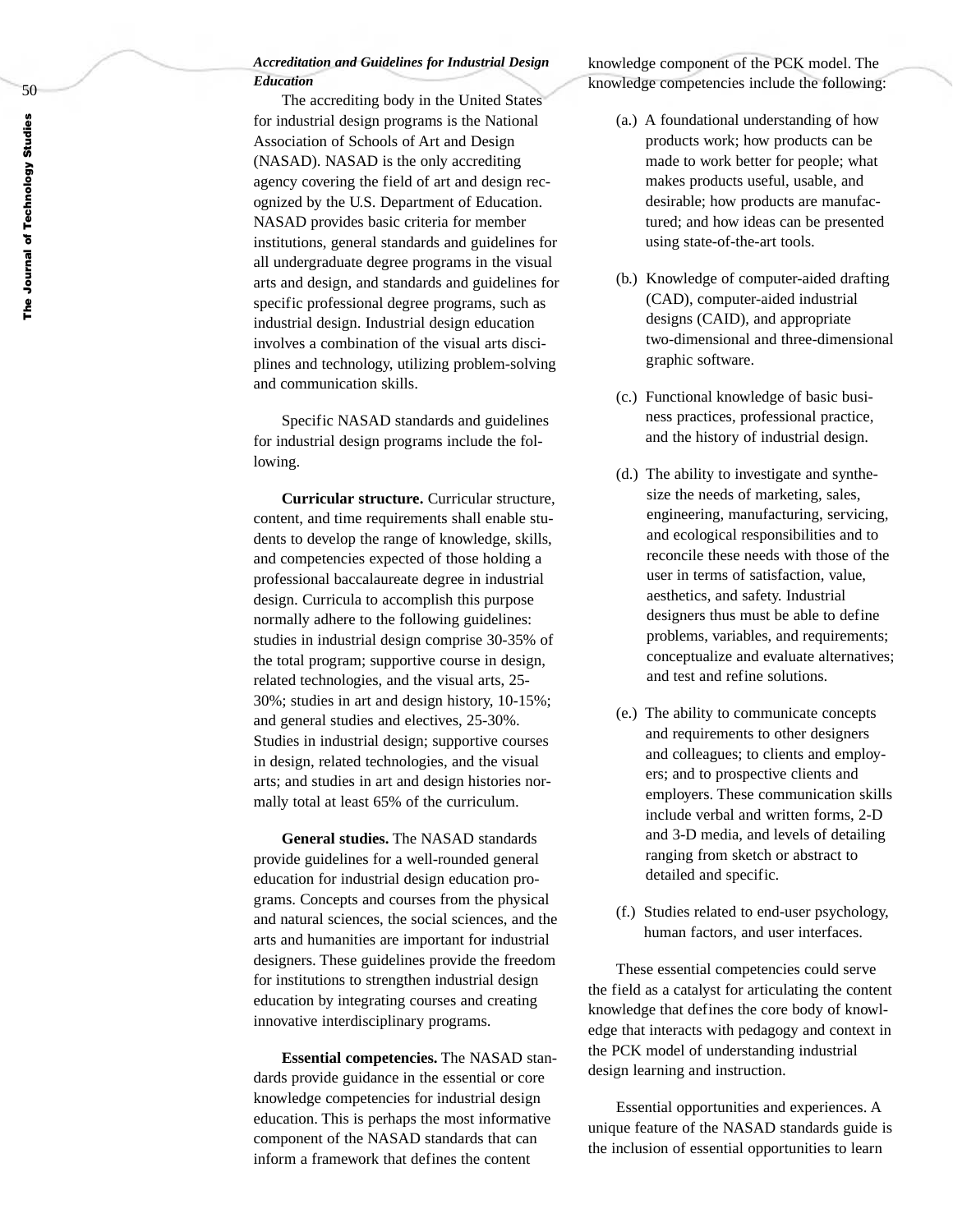and professional experiences. These areas are often neglected in other fields of study and could serve as a model for other technical fields. The essential opportunities to learn and experience include the following:

- (a.) Opportunities for advanced undergraduate study in areas that intensify already-developed skills and concepts and that broaden knowledge of the profession of industrial design. Studies might be drawn from engineering, business, the practice and history of visual art, design, and technology, or interdisciplinary programs related to industrial design.
- (b.) Easy access to computer facilities; woodworking, metalworking, and plastics laboratories; libraries with relevant industrial design materials; and other appropriate work facilities related to the major.
- (c.) Internships, collaborative programs, and other field experiences with industry groups are strongly recommended whenever possible.
- (d.) Participation in multidisciplinary team projects. (NASAD, 2008).

These essential competencies could serve the field as a catalyst for articulating the context or professional practice that define how the core body of knowledge is applied. This has a direct influence on the pedagogy and content in the PCK model of understanding industrial design, learning, and instruction. The essential core competencies, the essential opportunities to learn, and the experiences position the field of industrial design well ahead of many other technical fields in building a PCK model for learning and instruction.

### *Connecting Researc h and Defining Critical Content to Inform PCK*

Robert Croston from Drexel University conducted a survey in 1997-1998 on the growth of the industrial design profession and what practicing designers expected in an industrial design curriculum. Employers of industrial designers rated subject area categories as "very important," "needed," or "unimportant." The categories that were selected for the research may lend themselves to the creation of a

taxonomy for PCK research in industrial design. Movement toward a taxonomy of knowledge within a field has often been elusive in technical fields of study. Examining what the core content is through research and polling of experts adds external validity to the content component of a PCK model. Croston's (1998) categories that resulted from his research are listed in the following paragraph, and they parallel many of the accreditation areas. The critical content expressed by practicing professionals in the industrial design field include the following:

Creative problem solving, 2-D concept sketching, verbal and written communication, materials and manufacturing process, computer-aided industrial design, multi-disciplinary interaction, concept model making, internship or co-op experience, design theory, mathematics and science, graphic design, engineering technologies, cognitive and consumer psychology, research and documentation, marketing and business practice, histor y of ar t and design, and arts and humanities.

Although the information about what practicing professionals viewed as important in these categories is interesting and speaks to PCK, the more relevant information for this discussion is the categories that were selected. Croston's (1998) own conclusions stress the importance of teaching students through experimenting, model making, prototyping, and testing. These allow design students to understand the tangible nature of the products the y design for people to use, and the y address the concept of ID context and its relevance to PCK (Croston, 1998).

Wen-Deh Yeh from the University of Wisconsin – Madison (1999), conducted another informative piece of survey research searching for strengths and weaknesses in industrial design curriculums. Yeh identified seven critical competence categories made up of 69 specific competencies for industrial design graduates. Yeh surveyed industrial design educators, graduates, and employers of industrial designers regarding the importance of the individual competencies. The top five competencies reported for industrial designers were: creativity, knowledge of three-dimensional form, ability in problem solving, ability in visualizing design, and critical thinking. Specifically, Yeh's study concluded that the central competencies of industrial designers should include the following: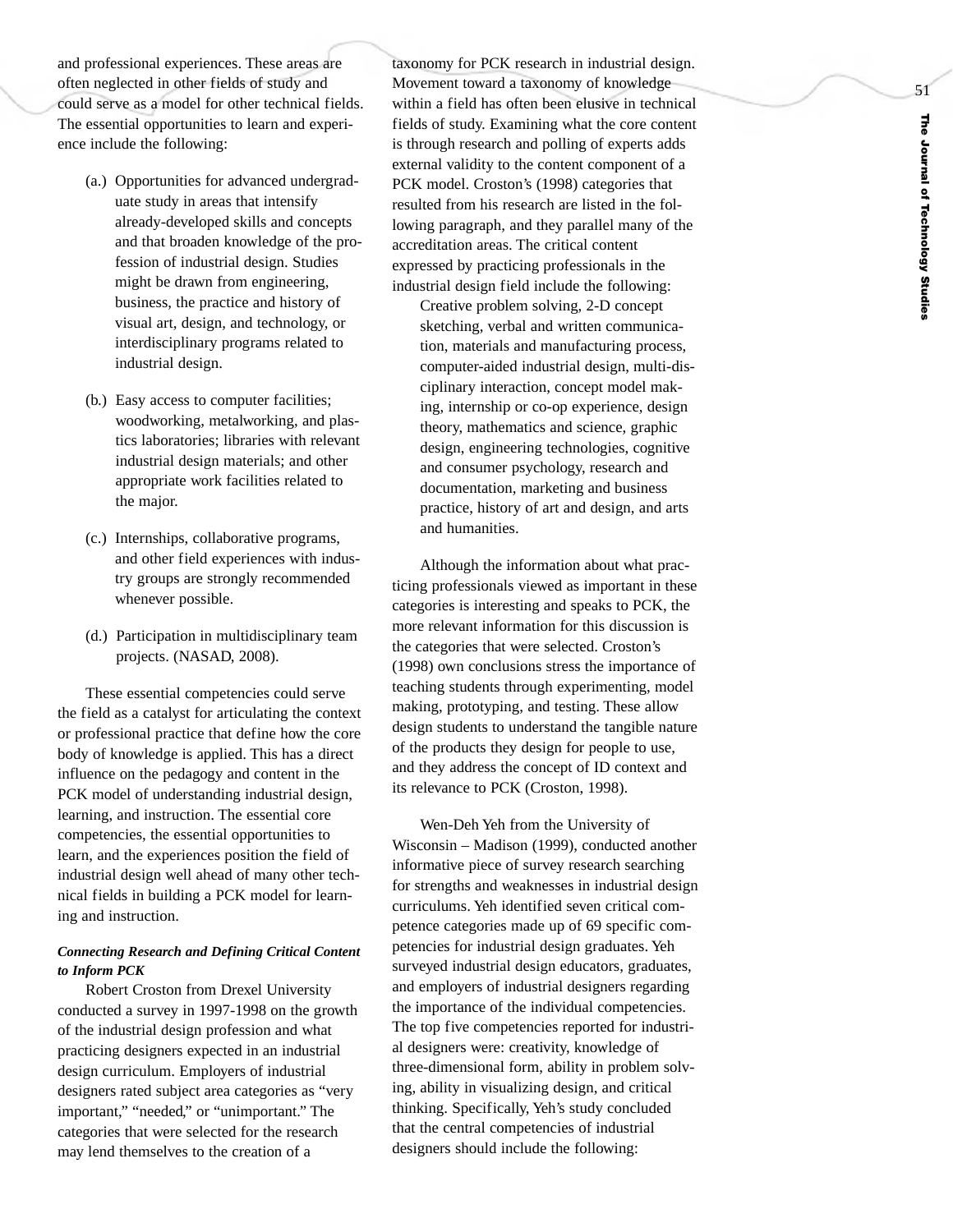- Problem-solving abilities
- Creative thinking and conceptualization
- Communication skills, visual, oral, and written
- Knowledge of human factors
- Knowledge and hand-on experience of manufacturing technology
- Form-developing skills
- Model-making skills
- Technical-drafting ability

In addition, the ability to use computer/technology to aid in the design processes and the knowledge of business practices should be integrated into industrial design education. Finally, Yeh recommended that being a continual learner is critical to an industrial designer who wants to keep himself/herself upto-date. In light of PCK and the role content taxonomies play in defining teacher content knowledge, these findings reflect some of the knowledge, skills, and dispositions required of industrial designers.

The organization of domains of appropriate industrial design content, principles, and classroom practice within a taxonomy or hierarchy of essential content knowledge can help industrial design educators define what students both *need to kno w* and *be able to do* to become practicing professionals in the field. A taxonomy of hierarchical domains in the study of industrial design as opposed to the practice of design, could serve as a catalyst in helping design educators negotiate the inherent overlap between general design content knowledge, professional practice and design application context, and pedagogical knowledge. The development of an explicit teaching and learning taxonomy for the study of industrial design would alleviate the diffusion of a curriculum that claims to teach design while providing clear guidance for curriculum development. A well-understood taxonomy would also facilitate meaningful communication and cooperation among industrial design educators (Wiley, 2001). Conversation and efforts could turn to more significant work on *how to teach* rather than expend resources on *what to teach* . A well-designed taxonomy can guide the design education community and would set the stage for pedagogically powerful and yet adaptive ways that teachers could respond to varying student ability and background ; such a tool could lead to powerful teaching.

#### *Challenges to Developing Industrial Design Educators*

There are several professional complexities that interact to challenge the conceptualization of PCK for design education. Of significant challenge is the transitional phase that prevents industrial design practicing professionals from becoming industrial design educators. These professional "border crossings" between professional practice and education are not easily facilitated. Perhaps the foremost issue here is the discrepancy between compensation for successful industrial design practitioners and the design educator. Based on a salary survey conducted by a popular design website, http://www.Coroflot.com in 2007, the average salary of U.S. industrial design educators was \$51,833 (an average high salary was \$74,500). Professional practitioners' average salary was \$79,198 (an average high salary was \$175,000). Considering the significant salary gap and the additional years spent to ear n the required Master's Degree to teach at the college or university level, industrial design educator salaries are even lower in terms of real earnings compared to the practicing industrial design professional. The 2000 compensation study conducted by the Industrial Designers Society of America reported sharp salary increases at all experience levels of practicing industrial designers; however, the salaries of educators with equal years of experience appeared unchanged and substantially lower than the salaries of professionals. Although this case can be made for man y technical fields, smaller fields of study (like industrial design education) perhaps are affected more than larger fields.

Another key element here is the broad range of essential competencies knowledge that is required to teach industrial design effectively. A significant question remains: what level of knowledge across each of these interacting subjects does a teacher need master to effectively achieve a level of PCK in order to teach industrial design in an integrated manner? This issue represents the tension raised b y Shulman (1986, 1987) on how teachers and practicing professional arrange, use, and access (or think about) knowledge within a field differently. Professionals in industrial design are constantly changing, moving, growing, and learning; they must remain current to stay competitive in an evolving market. To these professionals, nothing is more excruciating than the prospect of becoming stagnant. As a result, they may change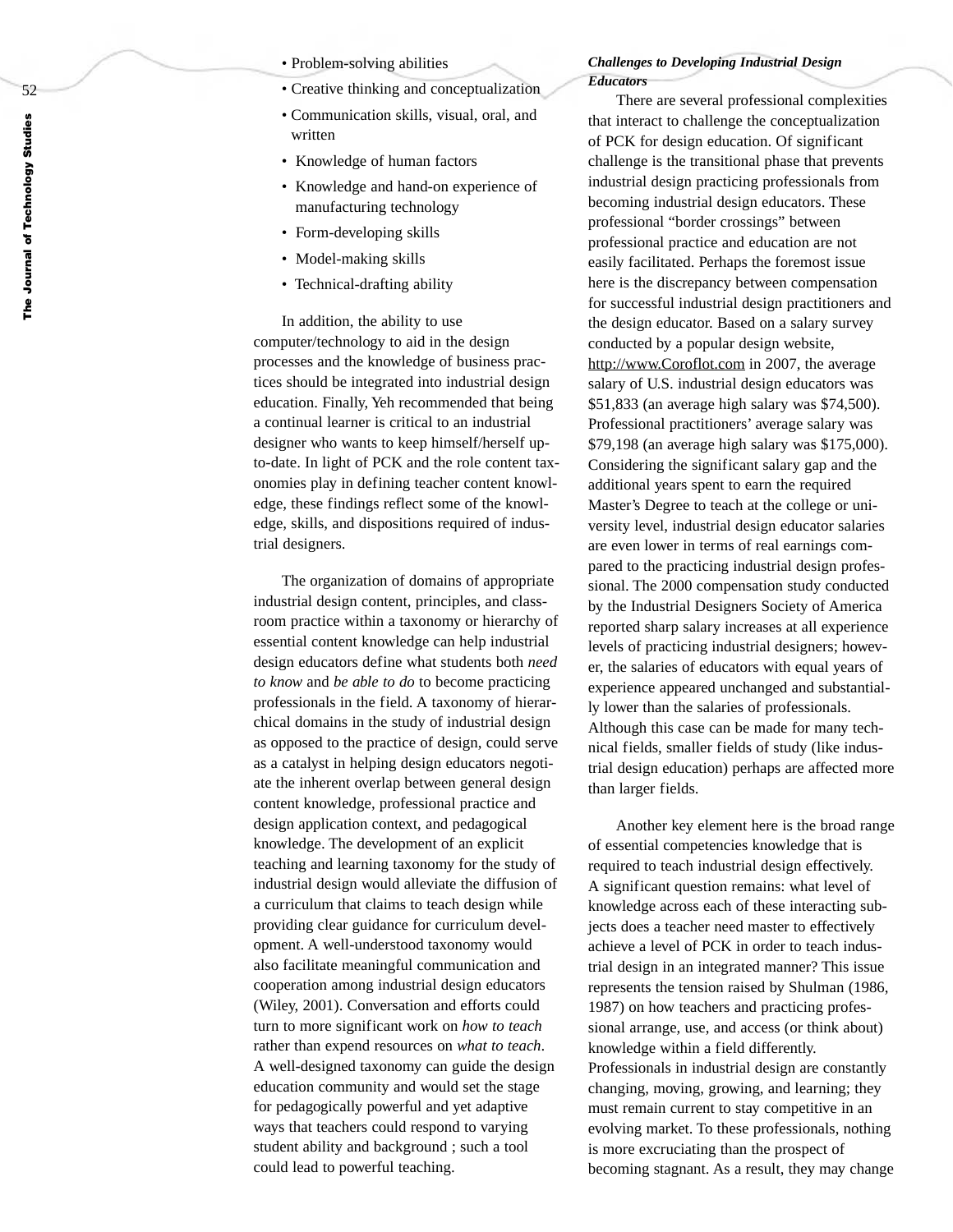jobs more frequently. In contrast, it appears that the "senior faculty members" or industrial design educators that have remained with a single university for an entire career make fewer job changes and repeatedly teach fundamental or core content; they have few opportunities to innovate through leading-edge contemporary design problems. Novak (2003) went as far as to assert that, many of these faculty appear to be somewhat inept in their design abilities, which may suggest that they have somehow found a place to hide.

Another issue in the quality of teaching in industrial design is the lack of training in instructional techniques and pedagogical methods for most design educators. Even if the bestfacilitated border crossing could be made by bringing a practicing professional into the ranks of industrial design educator, the pedagogical component of the PCK model of instruction would be deficient. Practicing professionals can use their own instincts for teaching coupled with the teaching models that the y encountered as they received their own design education. An educator who graduated from a small program would have a particularly limited frame of reference for appropriate pedagogy. This issue could perhaps be addressed by the professional organizations, like the Industrial Designers Society of America (IDSA), that offer workshops for design educators at annual conferences to increase their pedagogical knowledge. Prospective design educators also could consult the resources available to learn pedagogical techniques in technical fields (e.g., the classic, *Instructors and their Jobs* by Miller and Miller (2008). The benefit of looking at the challenges of industrial design education through the PCK concept is to allo w the creation of an organizational framework for design education. This should allow an investigation into what knowledge and skills are consistently taught in the essential categories discussed in the prior taxonomy section, and the pedagogical techniques typically utilized. This research in design education should provide a means to improve overall design instruction.

### *Implications for Industrial Design Programs and Teaching*

Why do offer PCK as an essential part of thinking about industrial design education? PCK can help educators to move on to consider the problems they face by the bifurcation of content and pedagogy implicit in standards and explicit

in university practices. And finally educators can begin to examine the assumptions of industrial design, the industrial design education community, and the roles that PCK plays in this community. The general PCK interrelationships and the potential creation of a taxonomy of PCK for industrial design attributes can provide a relatively comprehensive categorization scheme for future studies of PCK development in design education (Koehler & Mishra, 2008). An interest in PCK as an epistemological perspective and as a knowledge base for design educators has produced a need for a conceptual framework upon which future PCK studies can be based. The need for taxonomies and frameworks suggested in this article provide some insight into where additional thought is necessary in industrial design education as members of the field grapple with the infusion of an ever-changing technological evolution. First, the general taxonomy of PCK will allow researchers and industrial design education programs to more accurately identify and address distinctions among knowledge bases of various industrial design disciplines, technological subjects, and topics regarding professional practice. Thus, it can provide a classification scheme for implementing unique instructional methods in the industrial design education classroom. Second, the taxonomy of PCK attributes can help researchers who study knowledge development in industrial design teachers to identify and characterize different attributes of industrial design teaching; these include content domain knowledge, pedagogy, and context to form a rich and flexible knowledge base for industrial design educators. In addition, these authors recognize the relative importance that researchers and educators have given to the different components of PCK. The need for organizational frameworks and taxonomies in industrial design education provides an opportunity to organize and integrate research efforts centered on PCK and its application in design education.

The use of taxonomies and frameworks as a foundation for future research also can provide a model for industrial design educator preparation. For example, conference and workshop programs could focus on developing topic-specific PCK for prospective design educators. Many potential industrial design educators kno w their content well, but they may not have learned how to transfor m or translate that knowledge into meaningful instruction that students can access.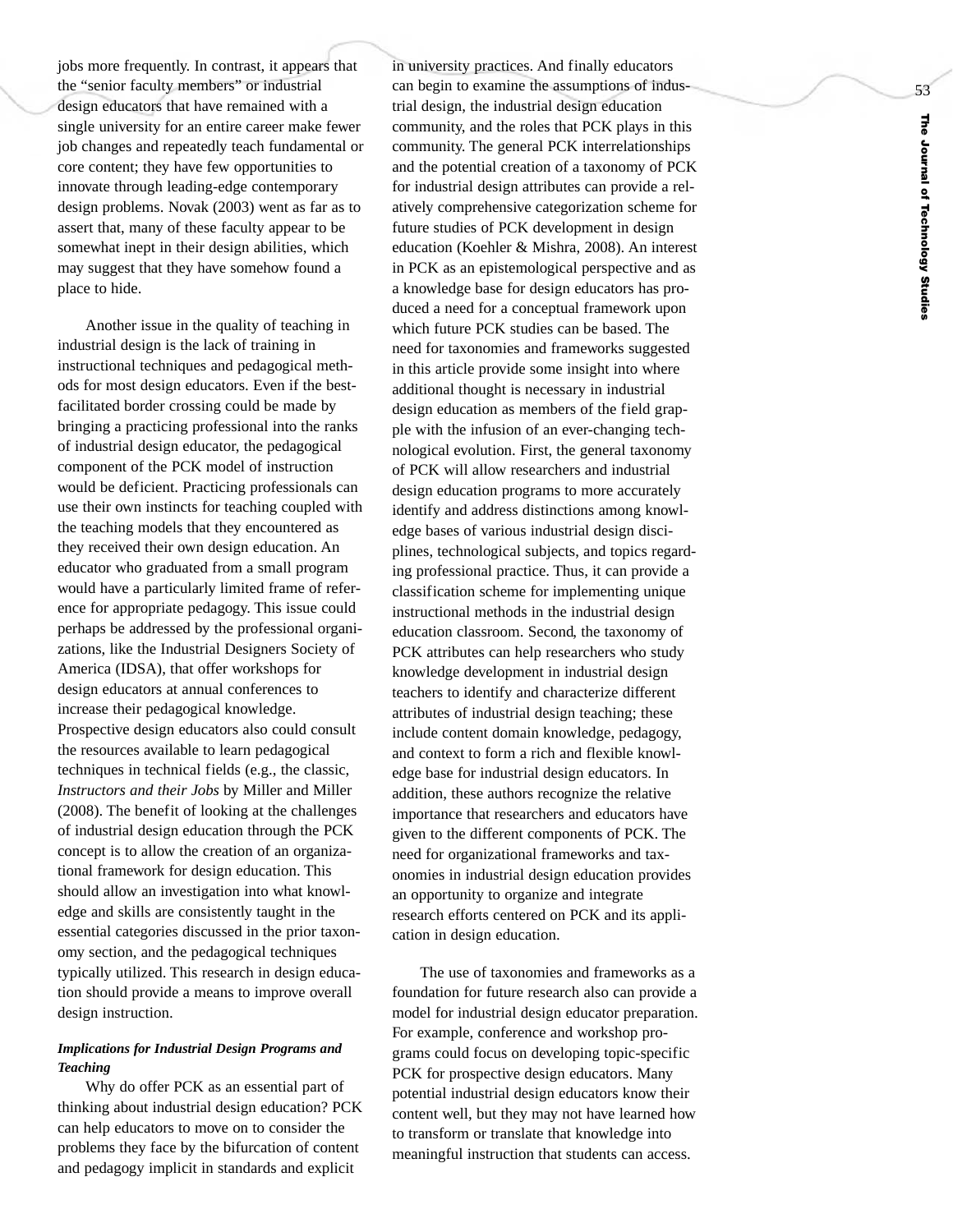What is necessary is the effective use of exemplary models of design education within topics that can later be transferred to another topic or domain. They can then apply these strategies to other topics and domains based upon their content backgrounds (Darling-Hammond, 1991).

Directly or indirectly, industrial design education programs could benefit from further PCK research. One obvious area is to identify and classify the various types of PCK employed in the industrial design classroom that appropriately infuse content knowledge and professional practice context into instruction. The importance of sponsored projects and input from current professionals outside of the faculty are also concepts that should be explored. It is our hope that the development of taxonomies will provide a foundation for future research and further discussion concerning the preparation of highly qualified industrial design educators. It is vital that all educators, develop an understanding

about how to teach integrated domains in a manner that reflects the knowledge of today's industrial design content, the benefits of professional experience, and knowledge of pedagogical methods.

*Dr. Kenneth R. Phillips is the Department Chair for the Industrial Design Department at Metropolitan State College of Denver, Colorado.* 

*Dr. Michael A. De Miranda is a professor of Engineering Education in the Department of Electrical and Computer Engineering at Colorado State University, Fort Collins. He is a member of the Alpha Phi chapter of Epsilon Pi Tau.*

*Mr. "Ted" Jinseup Shin is an Assistant Professor in the Department of Industrial Design at Metropolitan State College of Denver, Colorado.*

#### **References**

- Bloom, B. S. (1956). *The Taxonomy of Educational Objectives: Cognitive Domain.* New York: David McKay
- Cochran, K. F., King, R. A., & DeRuiter, J. A. (1991). *Pedagogical content knowledge: A tentative model for teacher preparation.* East Lansing, MI: National Center for Research on Teacher Learning.

Coroflot Design Salary Survey. (2007). Retrieved October 10, 2009, from http://www.coroflot.com.

- Croston, R. (1998). Industrial design employment and education survey. *Why design? IDSA National Education Conference Proceedings.* CD-Rom Dulles, V. Industrial Designers Society of America
- Darling-Hammond, L. (1991). Are our teachers ready to teach? *Quality Teaching, 1*(1), 6-7.
- Geddis, A. N. (1993). Transforming content knowledge: Learning to teach about isotopes. *Science Education, 15*(6), 673-683.
- Industrial Designers Society of America. (2000). *Salary compensation survey results.* Dulles, VA: IDSA
- Koehler, M. J., & Mishra, P. (2008). Introducing TPACK. In AACTE Committee on Innovation & Technology (Eds.). *Handbook of technological pedagogical content knowledge for educators* (pp. 3-29). New York: Routledge.
- Lewis, T., & Zuga, K. F. (2005). *A conceptual framework of ideas and issues in technology education.* Retrieved October 10, 2009, from http://teched.vt.edu/ctte/HTML/Research1.html.
- McCormack, A. J., & Yager, R. E. (1989). A new taxonomy of science education. *Science Teacher, 56*(2), 47-48.
- Miller, W.R., & Miller, M. F. (2008). *Instructors and their jobs.* (4th ed.). Orland Park, IL: American Technical Publishers
- Mishra, P., Koehler, M. J. (June, 2006). Technological pedagogical content knowledge: A Framework for teacher knowledge. *Teachers College Record 108(6)*, 1017-1054.
- National Association of Schools of Art and Design (ed.) (2008). *National association of schools and art design handbook.* Reston, VA: NASAD.